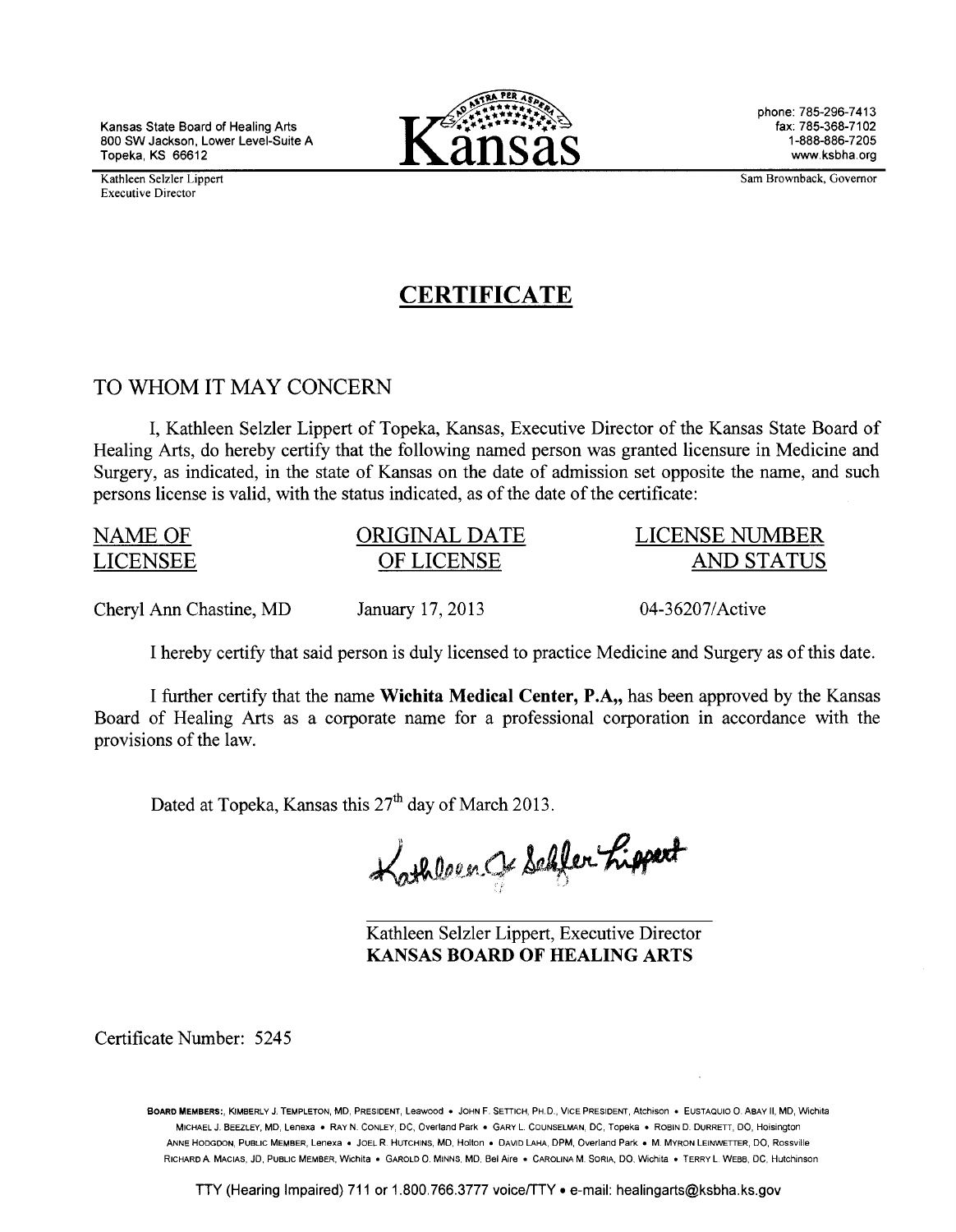Kansas State Board of Healing Arts 800 SW Jackson, Lower Level-Suite A Topeka. KS 66612



phone: 785-296-7413 fax: 785-368-7102 1-888-886-7205 www.ksbha.org

Kathleen Selzler Lippert Executive Director

Sam Brownback, Governor

March 27, 2013

Dr. Cheryl Chastine

# Re: **Verification of licensure of Cheryl Ann Chastine, MD, and to form Wichita Medical Center,** P.A.

Dear Dr. Chastine:

Enclosed please find the original *Certificate* verifying the Kansas license of the above referenced physician and approving the corporate name to form a professional corporation. It is generally necessary to send the **original** of the *Certificate* and the Articles of Incorporation to the Secretary of States Office.

If you need further assistance or information, please do not hesitate to contact us.

Sincerely,

Patty Kostreles Administrative Officer

Enclosure

BOARD MEMBERS:, KIMBERLY J. TEMPLETON, MD, PRESIDENT, Leawood • JOHN F. SETTICH, PH.D., VICE PRESIDENT, Atchison • EUSTAQUIO 0. ABAY II, MD, Wichita MICHAEL J. BEEZLEY, MD, Lenexa • RAY N. CONLEY, DC, Overland Park • GARY L. COUNSELMAN, DC, Topeka • ROBIN D. DURRETT, DO, Hoisington ANNE HODGDON, PUBLIC MEMBER, Lenexa • JOEL R. HUTCHINS, MD, Holton • DAVID LAHA, DPM, Overland Park • M. MYRON LEINWETTER, DO, Rossville RICHARD A. MACIAS, JD, PUBLIC MEMBER, Wichita • GAROLD 0. MINNS, MD, BelAire • CAROLINA M. SORIA, DO, Wichita • TERRY L. WEBB, DC, Hutchinson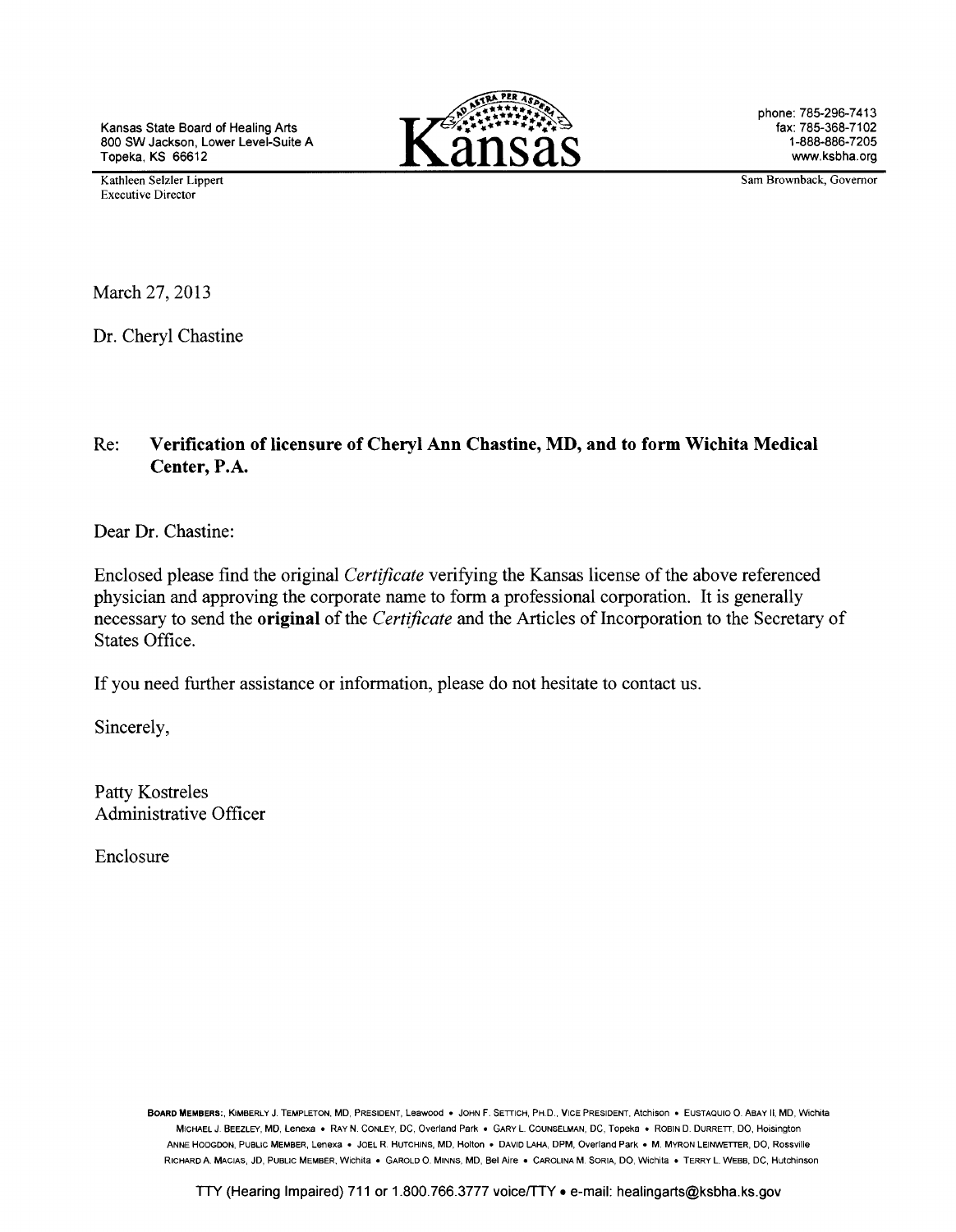# Kostreles, Patty [BOHA]

| From:               | Cheryl Chastine Confidential                              |  |
|---------------------|-----------------------------------------------------------|--|
| Sent:               | Monday, March 25, 2013 5:09 PM                            |  |
| To:                 | Kostreles, Patty [BOHA]                                   |  |
| Subject:            | Fwd: 3rd draft of articles                                |  |
| <b>Attachments:</b> | Articles of Incorporation PA 22 March 2013 3rd Draft.docx |  |

Hi Patty,

Thanks for your voice mail. Below please find answers to the questions from the website.

- 1. Proposed name of the business entity; Wichita Medical Center, P.A.
- 2. Complete names of all shareholder(s)/proposed shareholder(s), partners or members; Cheryl A Chastine, MD
- 3. A statement verifying that the business entity is/will be organized as Professional Association- see Articles
	- a. a professional association under Kansas Professional Corporation law;
	- b. a professional corporation under the Kansas Professional Corporation Law;
	- c. a professional limited liability company under the Kansas revised Limited Liability Company Act.
- 4. A statement of the professional purpose of the business entity (ex. to practice medicine); To practice medicine; see Articles.
- 5. If the business entity is new, please include a copy of the proposed partnership agreement, articles of incorporation or articles of organization; Attached please find the Articles of Incorporation.
- 6. To whom and where to send the certification documents. Secretary of State office- For Business Entities; Memorial Hall 1st Fl; 120 SW 10th Ave; Topeka, KS 66612-1594

Please let me know if you require anything additional. Thank you. Best, Cheryl Chastine, MD

---------- Forwarded message ----------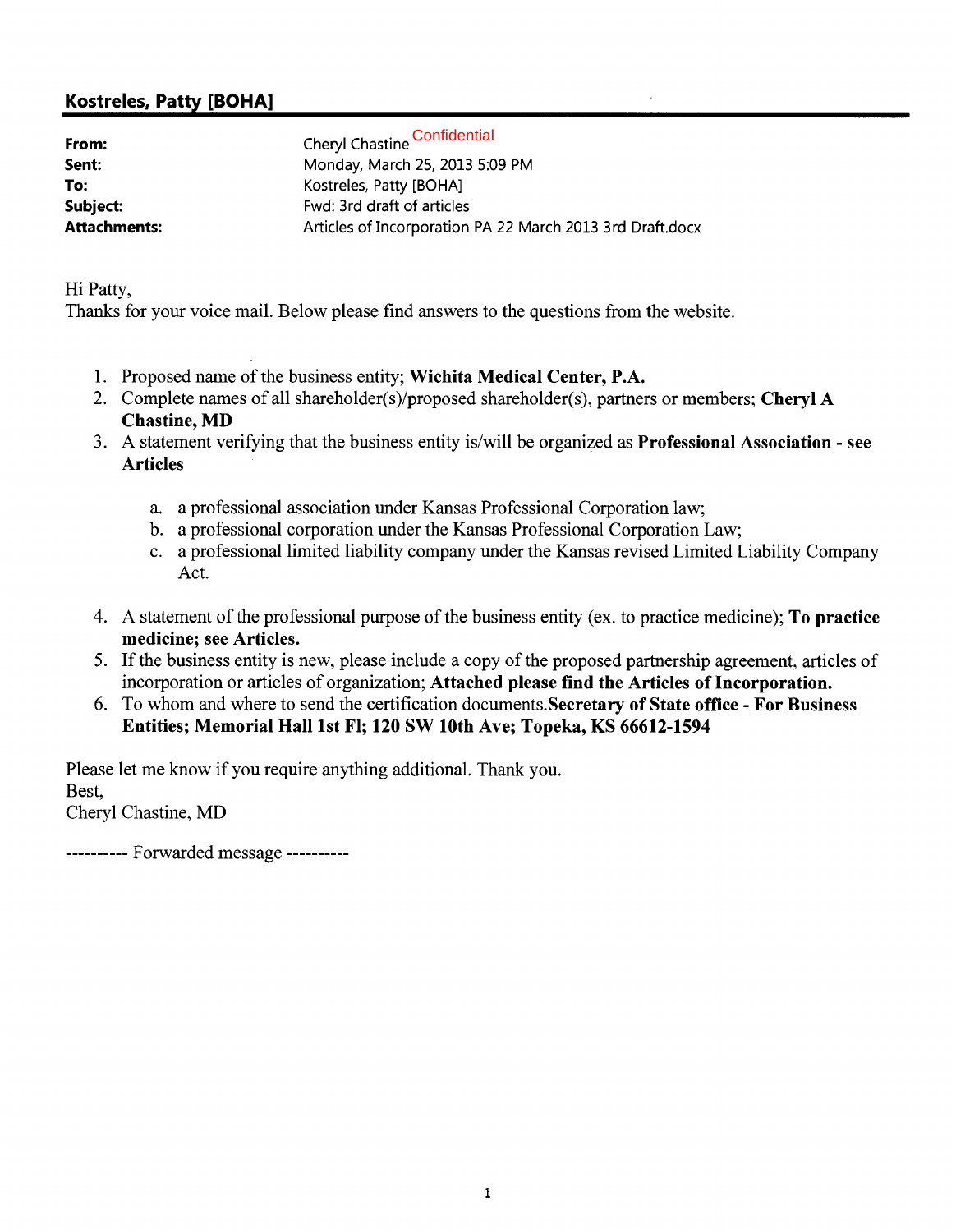#### ARTICLES OF INCORPORATION

OF

### Wichita Medical Center, P.A.

# ARTICLE I

The name of this corporation is Wichita Medical Center, P.A.

# ARTICLE II

#### Registered Office and Resident Agent

The registered office of the corporation in the State of Kansas is in Sedgwick County, at

5107 East Kellogg, Wichita, Kansas 67218. The resident agent at that address is Cheryl A.

Chastine, M.D.

### ARTICLE III

#### Nature of Business

This is a professional corporation, organized for profit. The nature of the business and purposes to be conducted or prompted are:

- (a) To render only one type of professional service, the practice as physicians, surgeons, or doctors of medicine;
- (b) To purchase, receive, lease, or otherwise deal in and with, real or personal property, or any interest therein, wherever situated;
- (c) To purchase, receive, or otherwise acquire, own, hold, vote, use, employ, sell, mortgage, lend, pledge, or otherwise dispose of, and otherwise use and deal in and with, shares of other interests in, or obligations, of, other domestic or foreign corporations, associations, partnerships or individuals, insurance or annuities in any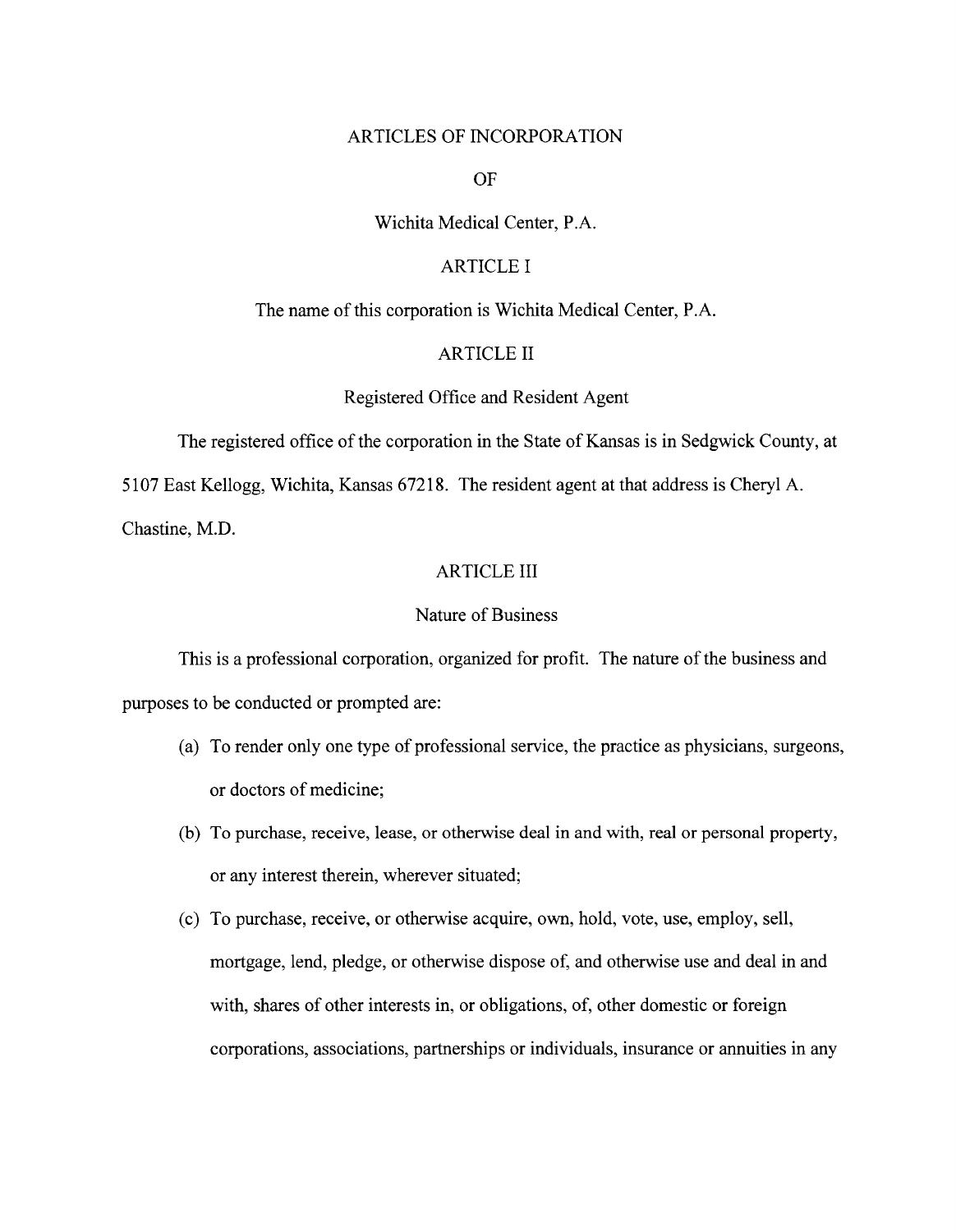form, or direct or indirect obligations of the United states or of any other government, state, territory, governmental district or municipality or any instrumentality thereof;

- (d) To pay pensions and establish pension plans, profit sharing plans, stock bonus plans, stock option plans and other incentive plans for any or all of its directors, officers and employees;
- (e) To do all things necessary or incidental to the practice of the profession which the professional corporation is authorized to practice.

#### ARTICLE IV

#### Capital Stock

This corporation is authorized to issue ONE HUNDRED THOUSAND (100,000) shares of common stock without par value.

# ARTICLE V

# **Restrictions**

Shares of the capital stock may be issued only to persons licensed to practice medicine in the State of Kansas. A shareholder may voluntarily transfer her shares, or part of the, to the corporation or, with the prior written consent of the Board of Directors, as expressed in a resolution; to a person or persons licensed to practice medicine in the State of Kansas.

No shares may be transferred upon the books of the corporation, or issued by it, until there is presented and filed with the Secretary of the corporation, a certificate by the Kansas board of organization regulating the practice of medicine in the state, stating that the person to whom the transfer is to be made or the shares issued is duly licensed to practice medicine in Kansas. Every certificate of stock issued by the corporation shall contain substantially the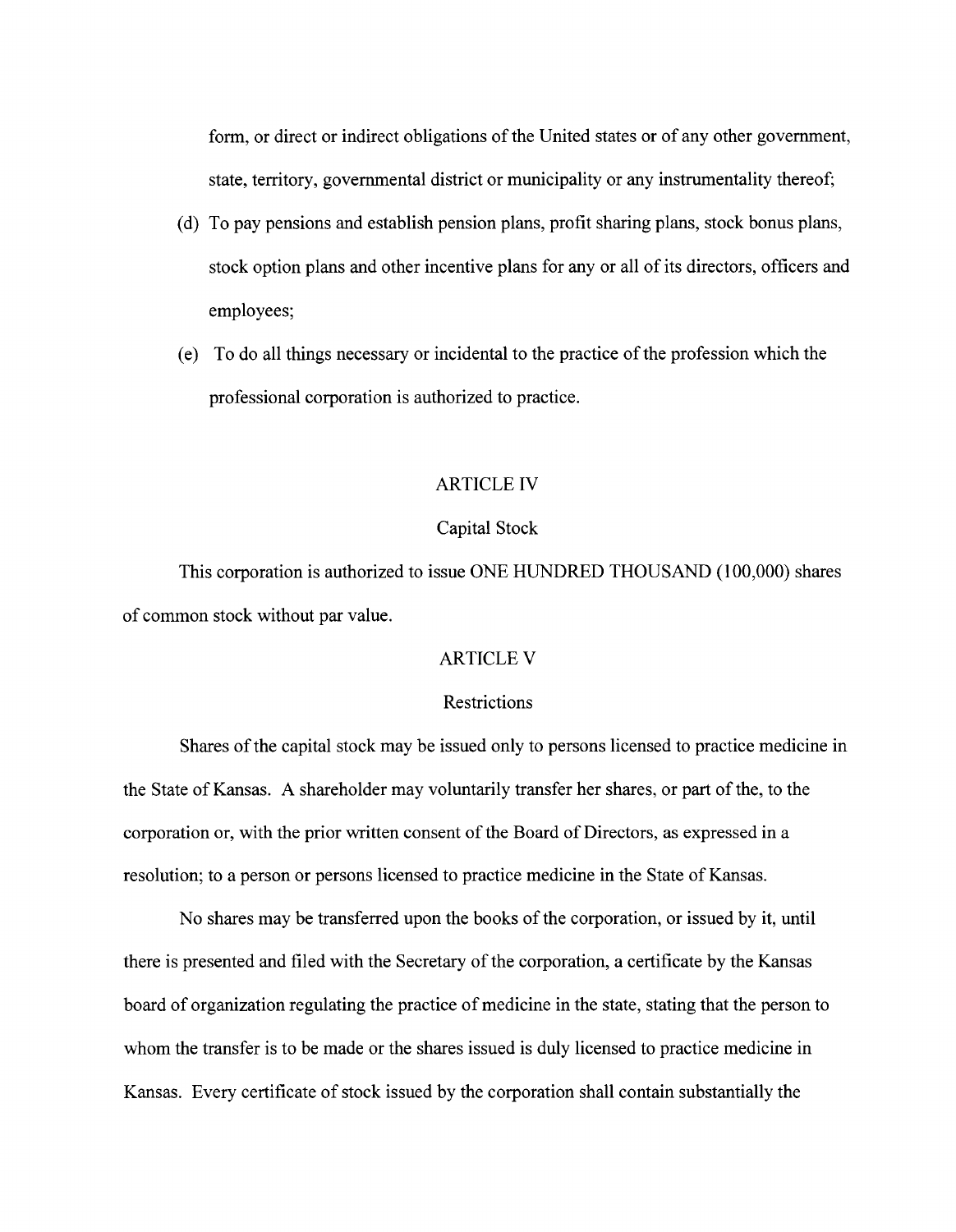following provision: "the ownership and transfer of this stock and the rights and obligations of stockholders are subject to the limitations and provisions of the professional corporation law of Kansas."

No shareholder shall enter into any voting trust agreement, proxy or any other type of agreement vesting another person, other than another shareholder, with authority to exercise the voting power of any of all of her stock.

The price or method of determining a price at which the corporation or its shareholders may purchase the shares of a deceased shareholder, or a shareholder no longer qualified to own shares in the corporation, shall be as determined in the bylaws. If no bylaw provides a price or method to determine a price, it shall be determined in accordance with the law.

# ARTICLE VI

#### Incorporator

The name and mailing address of the incorporator is:

Cheryl A. Chastine, M.D. 51 07 East Kellogg Wichita, Kansas 67218

#### ARTICLE VII

#### Initial Director

The powers of the incorporator are to terminate upon the filing of these Articles of

Incorporation, and the name and mailing address of the person who is to serve as director until

the first annual meeting of the stockholders or until her successor is elected and qualified, is:

Cheryl A. Chastine, M.D. 5107 East Kellogg Wichita, Kansas 67218

# ARTICLE VIII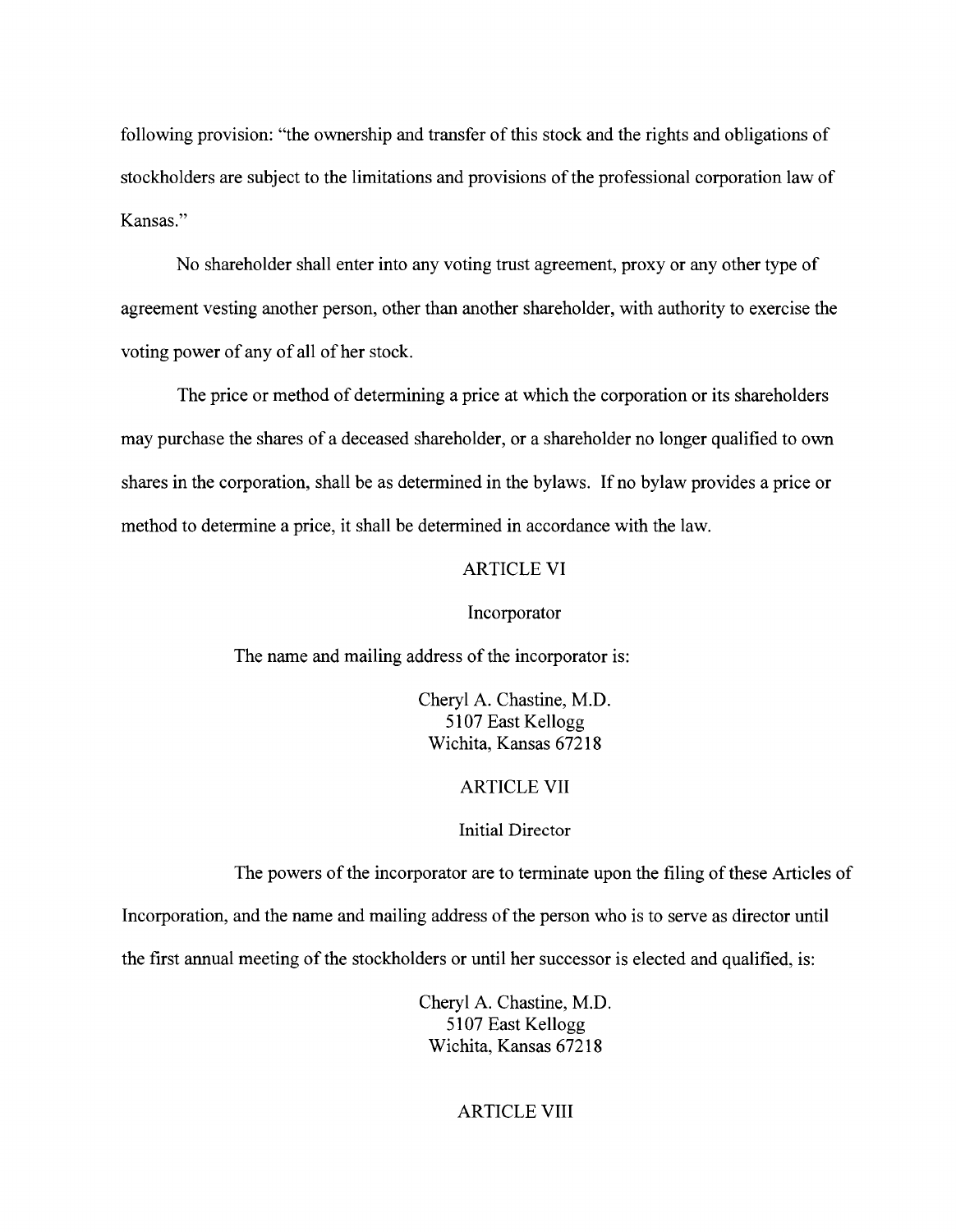# Bylaws

The power to adopt, repeal and amend the bylaws of this corporation shall reside in the Board of Directors of this corporation.

IN TESTIMONY WHEREOF, I have hereunto set my name this \_\_ day of March, 2013.

Cheryl A. Chastine, M.D.

State of Kansas ) ) ss: County of Sedgwick )

Personally appeared before me, a Notary Public in and for Sedgwick County, Kansas, the above named, who is personally known to me to be the same person who executed the foregoing instrument in writing, and duly acknowledged the execution of the same.

IN WITNESS WHEREOF, I have hereunto set my hand and seal the \_\_ day of March, 2013.

Notary Public

My Appointment Expires: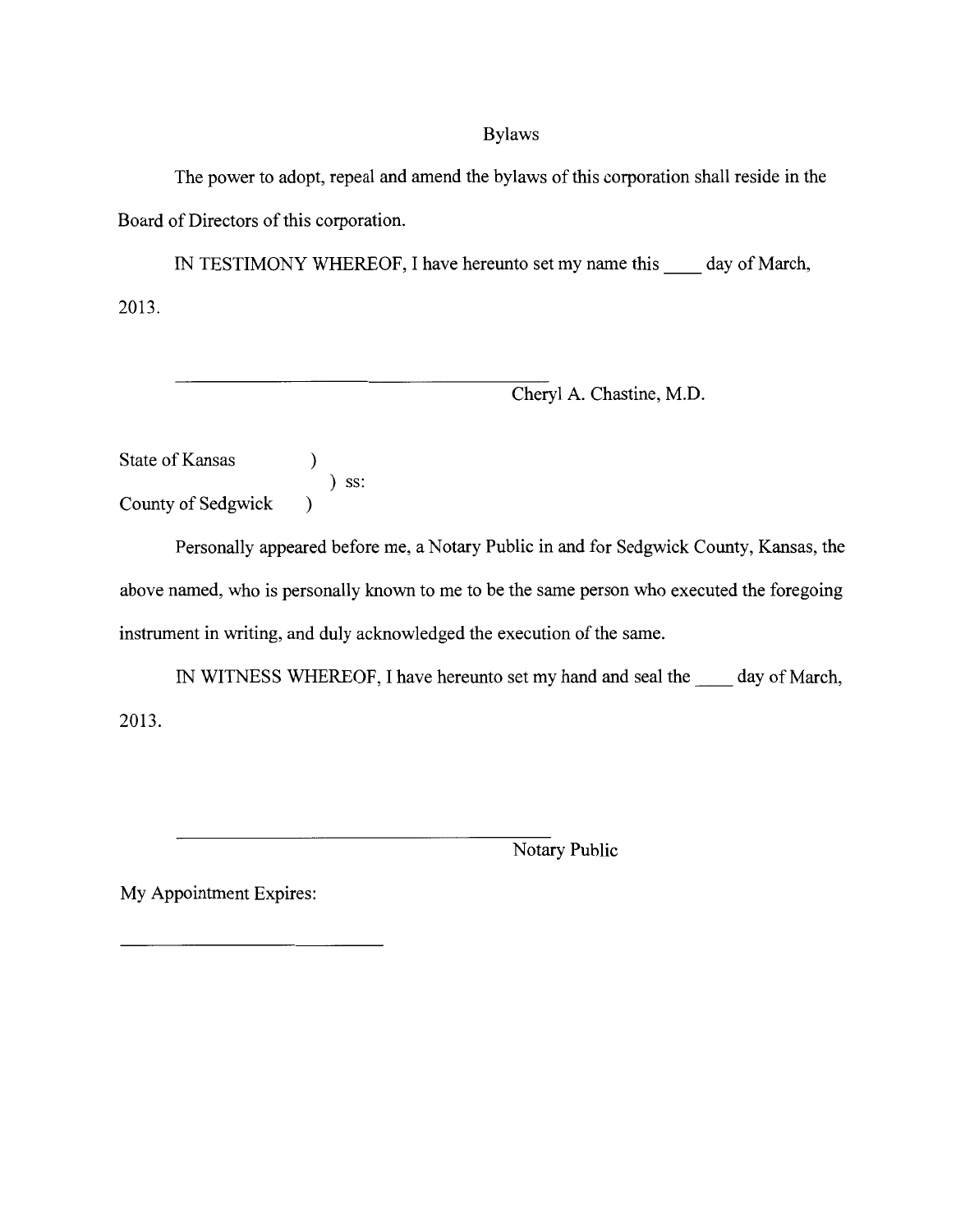# Kostreles, Patty [BOHA]

| To:      | Cheryl Chastine           |
|----------|---------------------------|
| Subject: | RE: 3rd draft of articles |

#### Importance: High

Dr. Chastine, the Secretary of State cannot accept our certificates directly from the Kansas Board of Healing Arts, as they require the corporation requestors to file/provide them directly to the Secretary of State, so please provide me with an address (#6 below) where I will be able to mail the certificate.

Thank you.

Patty Kostreles Administrative Officer Kansas State Board of Healing Arts 800 SW Jackson, Lower Level-Suite A Topeka, KS 66612 (785) 296-3146 pkostreles@ksbha. ks.gov

**From:** Cheryl Chastine Confidential Sent: Monday, March 25, 2013 5:09 PM To: Kostreles, Patty [BOHA] Subject: Fwd: 3rd draft of articles

Hi Patty,

Thanks for your voice mail. Below please find answers to the questions from the website.

- 1. Proposed name of the business entity; Wichita Medical Center, P.A.
- 2. Complete names of all shareholder(s)/proposed shareholder(s), partners or members; Cheryl A Chastine, MD
- 3. A statement verifying that the business entity is/will be organized as Professional Association see Articles
	- a. a professional association under Kansas Professional Corporation law;
	- b. a professional corporation under the Kansas Professional Corporation Law;
	- c. a professional limited liability company under the Kansas revised Limited Liability Company Act.
- 4. A statement of the professional purpose of the business entity (ex. to practice medicine); To practice medicine; see Articles.
- 5. If the business entity is new, please include a copy of the proposed partnership agreement, articles of incorporation or articles of organization; Attached please find the Articles of Incorporation.
- 6. To whom and where to send the certification documents.Secretary of State office For Business Entities; Memorial Hall 1st Fl; 120 SW 10th Ave; Topeka, KS 66612-1594

Please let me know if you require anything additional. Thank you.